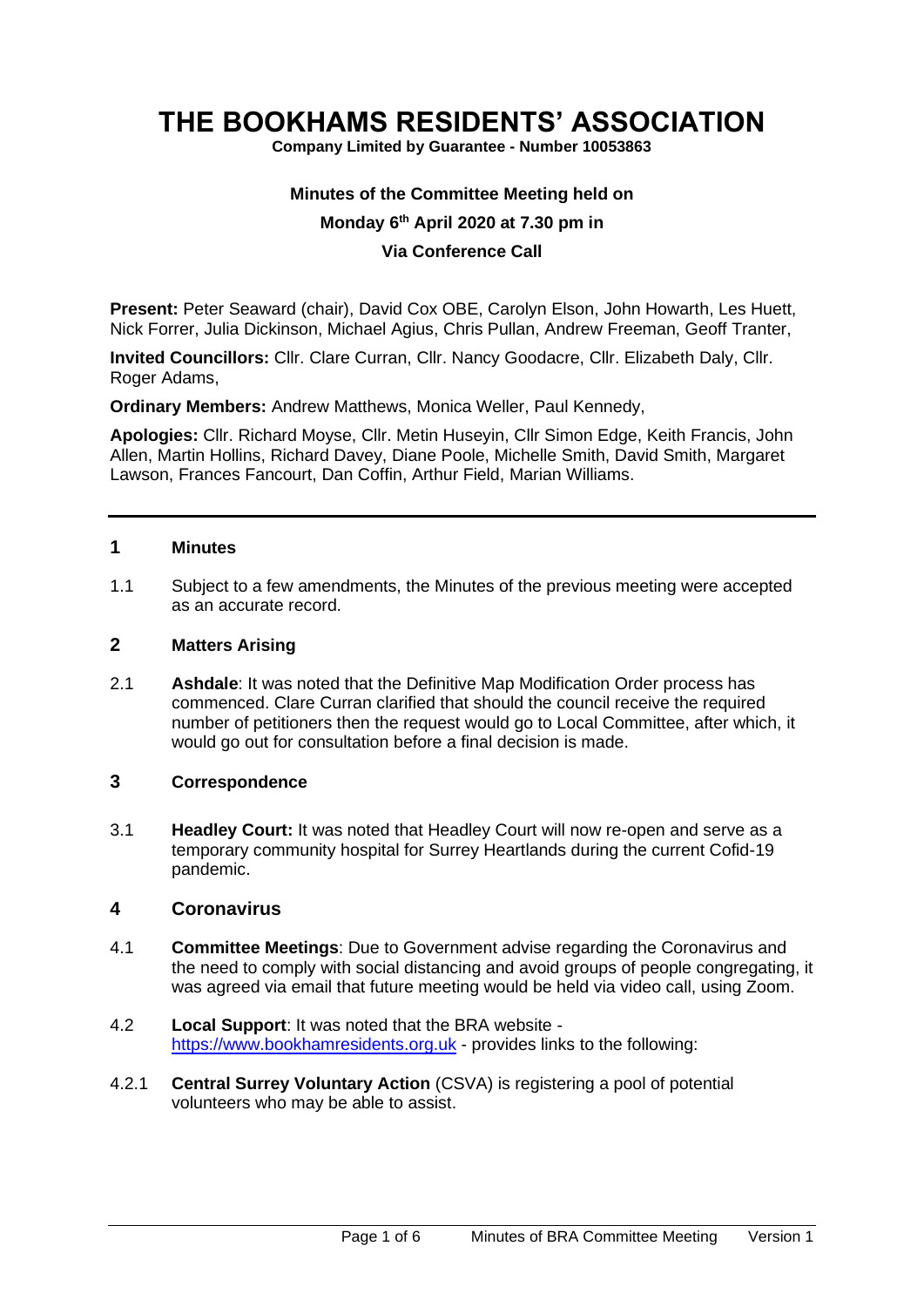- 4.2.2 **MVDC Business Support – COVID-19**: Provides a link to a Government dedicated webpage for Coronavirus Business Support which has information on access to support, who is eligible, when schemes open and how to apply. In addition MVDC have issued guidelines and written to all Mole Valley businesses
- 4.2.3 **Essential Businesses:** Leatherhead Rotary has compiled a directory of local businesses that are open, and in many cases, delivering.
- 4.2.4 **Community Coronavirus Care: H**as a team of volunteers who can provide services such as collecting and delivering food and prescriptions, walking the dog, etc.
- 4.3 **I Live in Bookham**: ILIB also has a list of Bookham retailers that are still open and offering services: ([https://www.iliveinbookham.com/?fbclid=IwAR2lOH9MWrlridtOnQ7onADbrh6pKuKJFi7hsvD](https://www.iliveinbookham.com/?fbclid=IwAR2lOH9MWrlridtOnQ7onADbrh6pKuKJFi7hsvDc5IqXSAivRHKlTOiRTyE) [c5IqXSAivRHKlTOiRTyE](https://www.iliveinbookham.com/?fbclid=IwAR2lOH9MWrlridtOnQ7onADbrh6pKuKJFi7hsvDc5IqXSAivRHKlTOiRTyE))
- 4.4 **Surrey County Council:** Clare Curran reported that SCC is continuing to provide social care to vulnerable people which never has this been so important, both for adults, the disabled and for at-risk children and young people.
- 4.4.1 It is of critical importance that these services continue and can reach everyone who is in need. The focus of the council is to continue with front line social services and to work with health partners, the district and borough councils and with voluntary, community and faith sector partners across the county to ensure that all those people who are in need are identified on a continuous basis and are offered support and assistance if they need it. A helpline has been set up - 0200 300 1008 - which members of the public can ring to ask for, or to offer, help. Clare Curran said that elderly and those deemed at risk should register with the CSVA as a precaution, even though they may not need help at the present time.
- 4.4.2 In Bookham we are seeing wonderful community support through our churches and from residents' groups, and it is vital that these efforts are recorded and coordinated, so that no-one in need falls through the net and also so that the assistance can be sustained, as it now seems likely that the restriction on movement is likely to continue for some time.
- 4.4.3 These services have meant that a large number of council staff have been diverted from their other roles to assist with the efforts of supporting vulnerable people. All council offices are closed to the public and all staff are working from home. In addition, to comply with government restrictions, other council services have closed all libraries are closed, although digital services are still available on-line, the community recycling centres are closed to the public (the MVDC waste collection services continue) and all non-essential highway maintenance services have paused, with only critical safety work being carried out. Schools (not strictly a council service) remained open to the children of key workers (it is now Easter holidays).
- 4.4.4 Surrey Fire & Rescue also has many staff who are first responders and they are able to add their support and have called off their forthcoming strike, given the emergency.
- 4.4.5 SCC is still able to host meetings on a virtual platform, using video conferencing. The cabinet meeting took place as normal on Tuesday, virtually.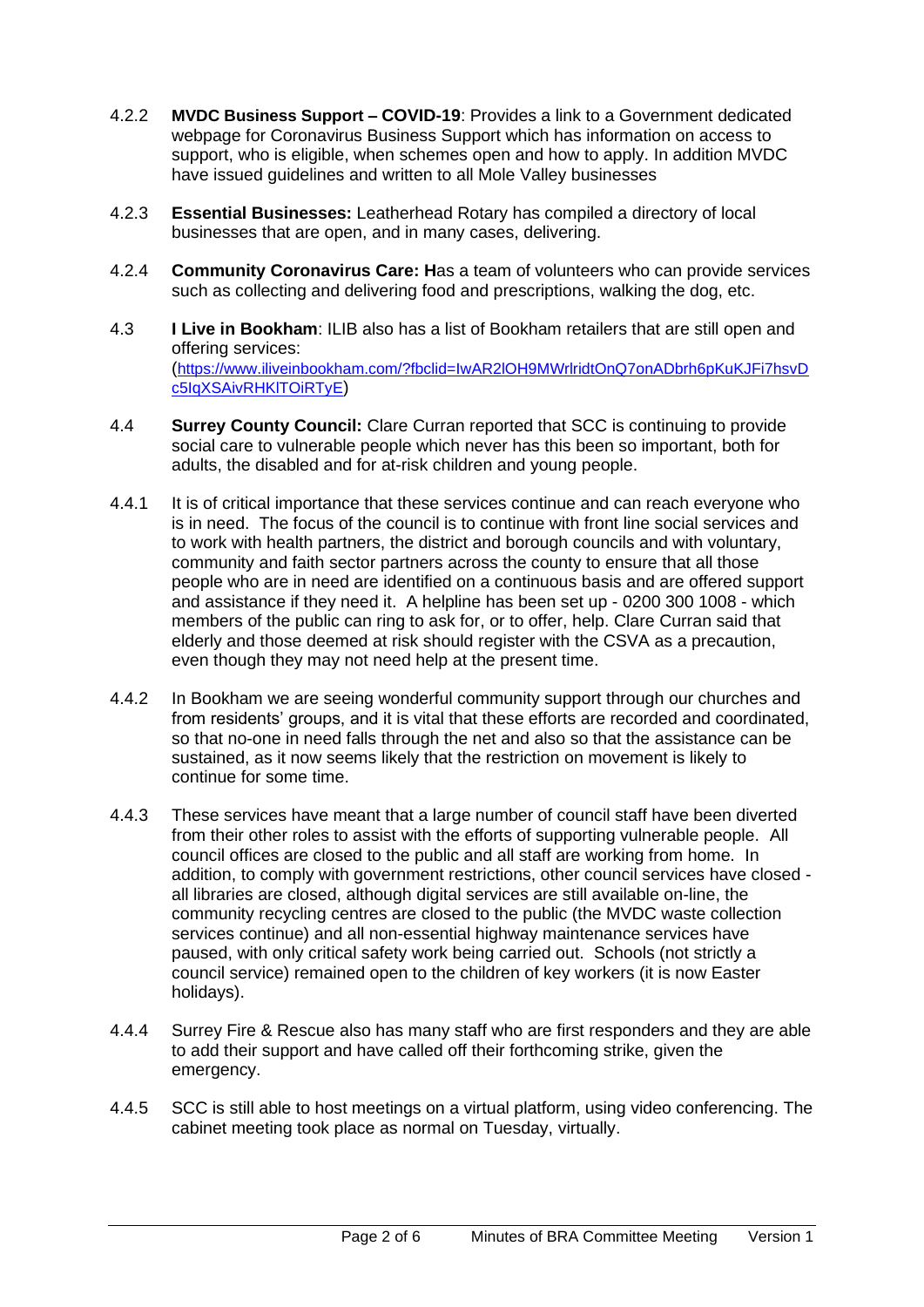4.4.6 Surrey is one of a few areas in the country which has moved significantly forward with the integration of health and social care and this has been advantageous in making arrangements in several key areas, such as procurement of Personal Protective Equipment for both health and social care staff, identifying temporary accommodation for NHS staff, opening additional hospital capacity (at Headley Court), arranging temporary mortuary capacity and expediting hospital discharges to maximise bed capacity at the county's acute hospitals, so that they are as well placed as they can be to accommodate the expected surge in COVID-19 cases in the coming days.

# **5 Group Updates**

# 5.1 **Management Group**

- 5.1.1 **Annual General Meeting:** John Howarth reported that, because of the Covid-19 crisis, the AGM scheduled for May 21st has been postponed. The latest date the BRA can hold an AGM is 10th October 2020, i.e. no later than fifteen months from the last AGM that was held on 10th July 2019.
- 5.1.2 This means that the revised Calling Notice will have to be in the September issue of "Look Local", which in turn means it will have to be ready by early August.
- 5.1.3 John will keep the situation under review. The BRA will not be the only UK company that will be faced with the postponement of an AGM.
- 5.1.4 As a contingency, the Old Barn Hall will be booked for a date in September and October. Action: Les Huett.
- 5.1.5 **Church Room Bookings:** Action: Peter Seaward will cancel the Church Room bookings for the foreseeable future.
- 5.1.6 **Accounts for 2019**: Chris Pullan reported that the accounts were signed off by Lawrence Penney on 10 March and show a surplus of £692. John Howarth added that the accounts have to be filed with Companies House by the end of September and with HMRC by the end of December. However they have to be approved by the Directors. Doesn't have to be in April's meeting, but the sooner the better. The accounts were approved by verbal assent.
- 5.1.7 **Public Liability Insurance:** The additional policy that the BRA was required to take out to increase the BRA's public liability insurance from £5m to £10m expired on 23 March. The new single policy covering the entire £10m, which started a few months ago, is now through R J Waters Brokers.
- 5.1.8 **March Income:** MVDC paid £1,250 towards Christmas lights and subs amounted to £51.38.
- 5.1.9 **Expenditure:** Two leaflets in respect of the MV Plan for £423 and £122 were paid. The intention would be to charge against Bookham Vanguard monies.
- 5.1.10 Les Huett had expenses of £274.32 for 11 November to 31 March. He had a float of £100. At his request the BRA paid £350 giving a float of £174.68.
- 5.1.11 **Possible expenditure:** Peter Seaward is concerned about the watering of the hanging baskets and has proposed that a professional contractor should do the work. The amount is significant and would need the approval of the Committee. Peter can explain.
- 5.2 **Planning Group**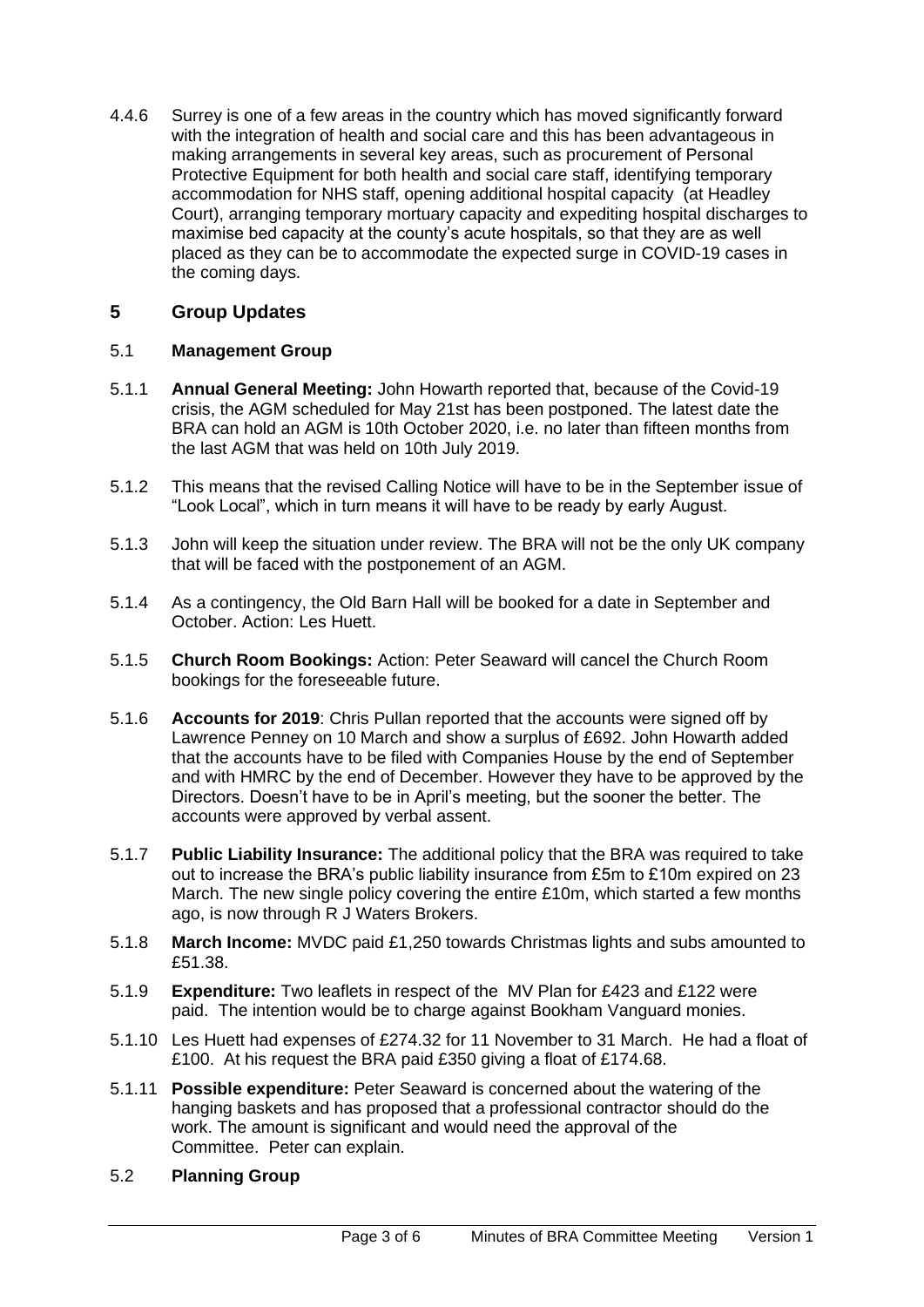- 5.2.1 **Planning Committee:** The Committee had considered 17 applications via email due to Covid-19. Two letters of representation have been sent on:
	- 20/0241 Bookham Railway Station, Church Road Refurbishment of station house and footbridge
	- 20/0364 Kildary, 104, Woodlands Road Erection of 1 No. dwelling to the rear of the existing dwelling at 104 Woodlands Road following demolition of existing storage sheds.(27-03)
- 5.2.2 **Local Plan:** Geoff Tranter had led a small sub-group to review the Local Plan on behalf of the BRA and the Committee thanked Geoff and the rest of the sub-group for their endeavours. Les Huett submitted the BRA's final submission to MVDC online and as a print version on the 23th March.
- 5.2.3 MVDC is committed to publishing the number of responses received and the officers are currently reviewing them.

# 5.3 **Environment Group**

- 5.3.1 **Litter Pick:** The monthly litter pick is temporarily suspended due to Cofid-19.
- 5.3.2 **Trees:** Frances Fancourt reported on the sprouting growth along the A246 near Lower Shott and opposite Dobbes. The contractor was ready to remove the growth and the Virginia creeper on Co-op/Rusts but did not have anywhere to discard the cuttings as the tip is closed and he does not have his own facility for this. Frances is in contact with MVDC about a possible collection from Lower Shott car park (as has been done previously in conjunction with the litter pick) to hopefully resolve this quickly.
- 5.3.3 **Plants**: Work to the beds in central Bookham: stalled for the moment due to stay-at-home requirement.
- 5.3.4 **BT Frontage**: This has been planted with wild flowers and seed and will start looking good soon.
- 5.3.5 **Hanging Baskets:** It was noted that the new summer baskets were on hold due to The Vineries being temporarily closed, therefore no action should be taken to remove the winter flowers. Peter Seaward added that should summer baskets be forthcoming then the BRA would need to appoint a third party to water them at a cost of circa £1,500, as the previous year was fairly ad hoc, relying on Peter Seward watering them with some help from others, which wasn't sustainable.

## 5.4 **Community Group**

- 5.4.1 **Education:** David Cox said that he had been in contact with SCC regarding the admissions policy and linking that to the number of new developments likely as outlined in the draft Local Plan. It appears that they had not been aware of the Local Plan and the possible impact this would have ion increased population figures. SCC will now amend their schools' plan, following which further discussions will no doubt ensue.
- 5.4.2 **Howard of Effingham:** It was noted that the Howard of Effingham is almost certainly going to be delayed, not least due to the current lockdown and availability of building materials.
- 5.4.3 **Youth Centre:** Nil to report.
- 5.4.4 **Bookham Station:** Keith Francis reported that extensive refurbishment works are planned at the station. See also Planning Committee above.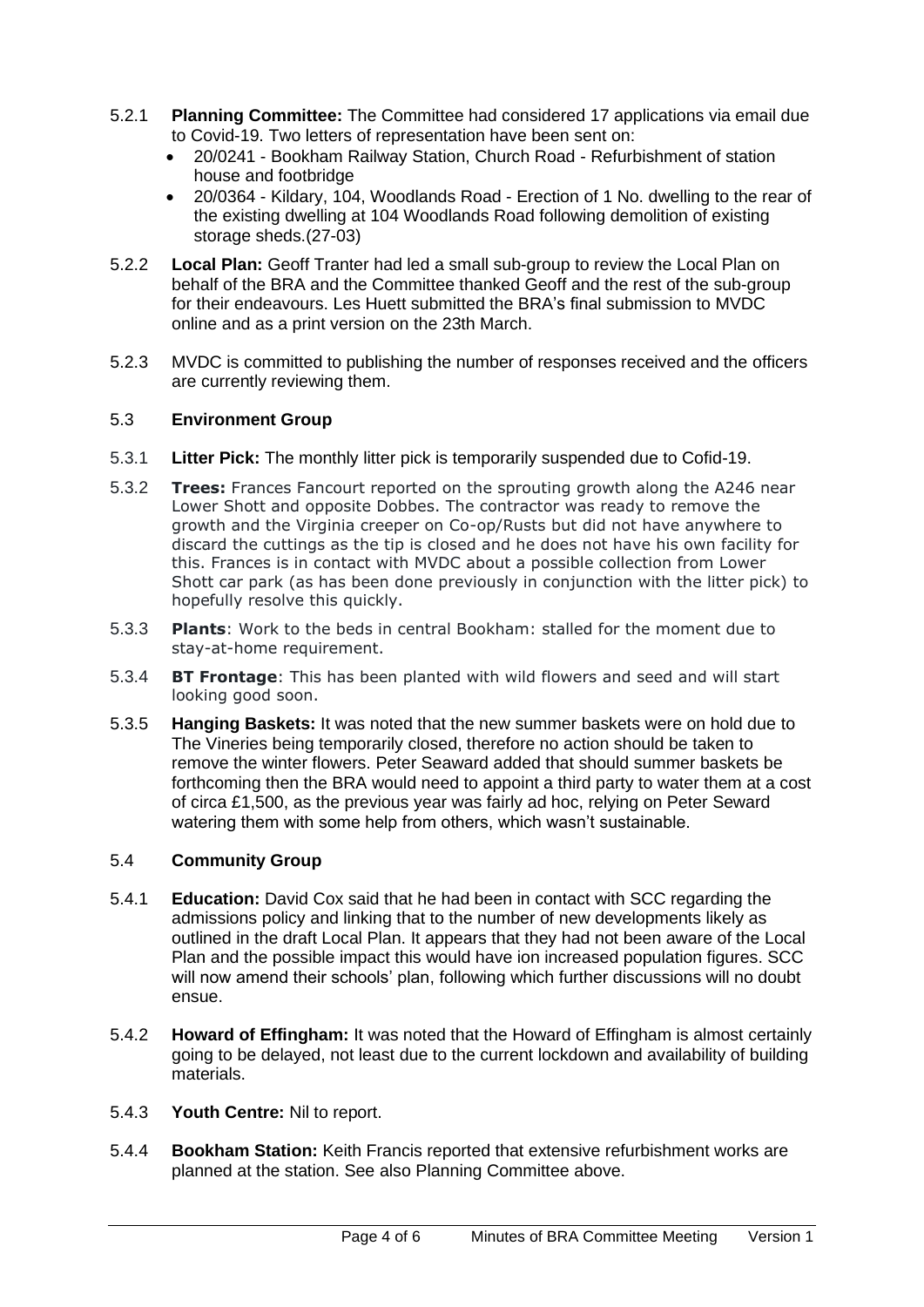- 5.4.5 There was a subsequent discussion regarding disabled access to the London bound side (Platform 1), the only path being from the National Trust Tunnel Car Park which is across NT land and, during the winter, is virtually impassable, particularly for wheelchair users and for pushchairs/prams. Several ideas were suggested which members had seen in operation elsewhere, e.g. a swing bridge from Platform 2 to Platform 1 or glass lifts attached to the existing bridge. Both options would be expensive and probably not a priority for the rail operator. Action: Peter Seaward to contact Ian Swinney regarding the possible improvements to the footpath.
- 5.4.6 **Buses**: Keith Francis also reported that a government initiative was announced on Friday to keep rural bus services running. It is not known as to whether this will be sufficient to keep all our local buses operational.
- 5.4.7 Keith added that a new temporary 479 timetable has been issued by Arriva to cover the COVID19 emergency effective for journeys from 23rd March. This covers the route between Guildford, Bookham, Leatherhead and Epsom.
- 5.4.8 London United takes over the 465 from 25 April 2020 and Falcon Buses (Coaches) takes on the 408 from 4 April 2020, and will operate Monday to Friday.
- 5.4.9 From the 23 March 2020 Arriva have put in place an each way full Epsom to Guildford hourly timetable removing the Bookham station from Epsom loop service, but, running at its times.
- 5.4.10 Stagecoach are still operating the two-hourly Sunday service on behalf of SCC.
- 5.4.11 Due to lack of use, Chatterbus have suspended the weekday C1 service, but is still operational at weekends.
- 5.4.12 **Trains**: Currently a Rail Bus Replacement Service is in operation via Effingham for trains to London Waterloo. All local ticket offices are closed. There will be no services over an extended Easter time shutdown due to the Guildford railway station works.
- 5.4.13 **GP Surgeries**: The Molebridge's Fetcham premises are currently under-going a revamp, to be followed by Leatherhead.

## 5.5 **Communications & Membership Group**

- 5.5.1 **Future Mole Valley Draft Local Plan**: Les Huett reported that at the beginning of March 6,000 leaflets were distributed by Road Stewards and volunteers to all Bookham households and shops etc. asking for residents to submit their contributions on the Draft Local Plan. This was followed up with a public meeting on 11th March with a progress report on BRA findings.
- 5.5.2 Les also reported that five MailChimp campaigns were run through the month significantly more than normal, on:
	- MVDC Future Mole Valley Draft Local Plan Exhibition
	- Public Meeting Reminder
	- Future Mole Valley Draft Local Plan Last Chance to Respond
	- Think Social Distancing when in Bookham Shops
	- Future Mole Valley Draft Local Plan submitted; COVID19 Local Information; Newsletter; Litter Pick and Committee Meetings cancelled